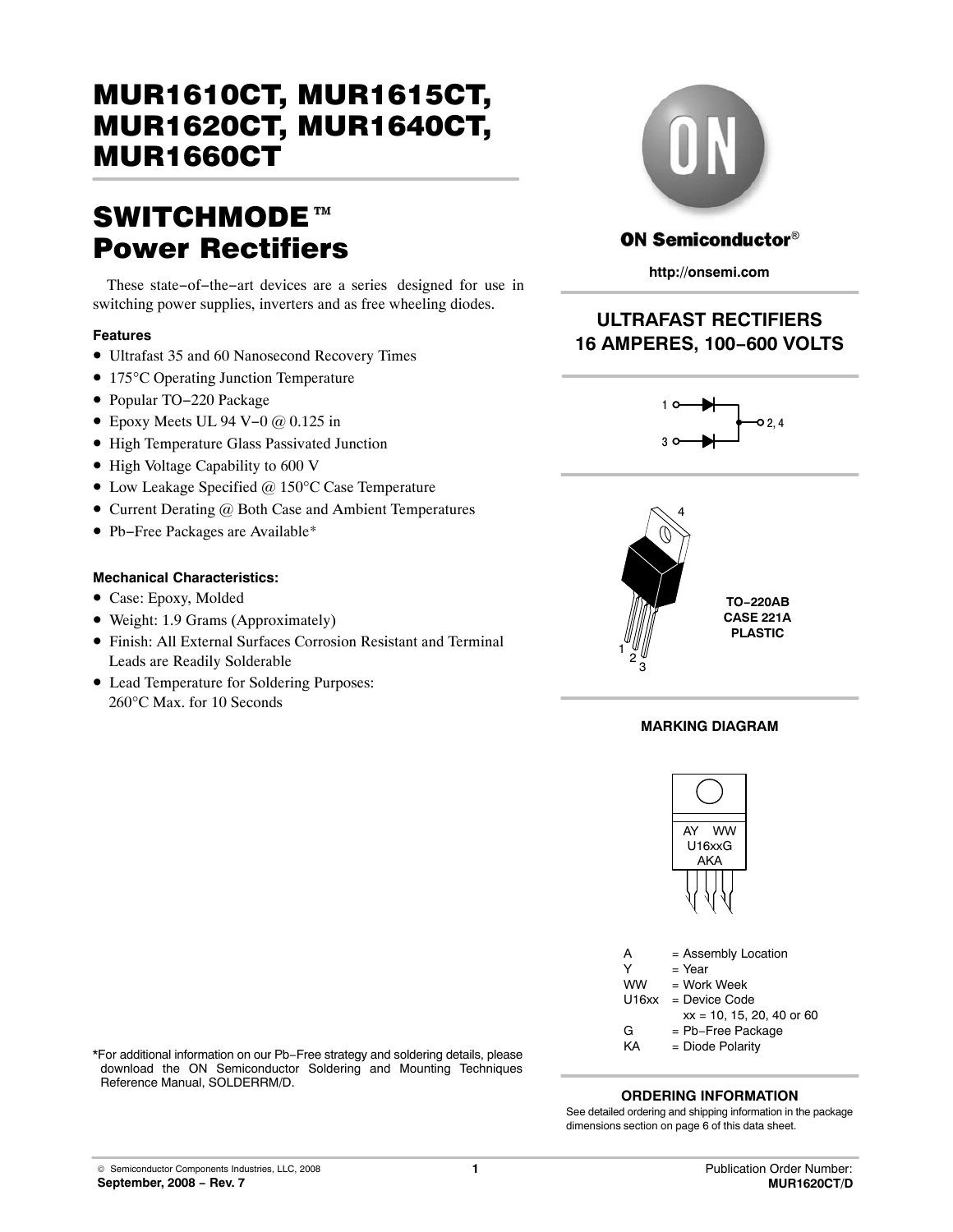### **MAXIMUM RATINGS**

|                                                                                                                      |                                |                                                          | <b>MUR16</b> |             |                 |      |      |             |
|----------------------------------------------------------------------------------------------------------------------|--------------------------------|----------------------------------------------------------|--------------|-------------|-----------------|------|------|-------------|
| Rating                                                                                                               |                                | Symbol                                                   | <b>10CT</b>  | <b>15CT</b> | <b>20CT</b>     | 40CT | 60CT | Unit        |
| Peak Repetitive Reverse Voltage<br>Working Peak Reverse Voltage<br>DC Blocking Voltage                               |                                | V <sub>RRM</sub><br>V <sub>RWM</sub><br>$V_{\mathsf{R}}$ | 100          | 150         | 200             | 400  | 600  | v           |
| Average Rectified Forward Current<br>Total Device, (Rated $V_B$ ), $T_C = 150^{\circ}C$                              | Per Leg<br><b>Total Device</b> | $I_{F(AV)}$                                              | 8.0<br>16    |             | A               |      |      |             |
| <b>Peak Rectified Forward Current</b><br>Per Diode Lea<br>(Rated $V_B$ , Square Wave, 20 kHz), $T_C = 150^{\circ}$ C |                                | <sup>I</sup> FM                                          | 16           |             |                 | A    |      |             |
| Nonrepetitive Peak Surge Current<br>(Surge applied at rated load conditions halfwave, single phase, 60 Hz)           |                                | <b>IFSM</b>                                              |              |             | 100             |      |      | A           |
| Operating Junction Temperature and Storage Temperature                                                               |                                | $T_{J}$ , $T_{\text{stg}}$                               |              |             | $-65$ to $+175$ |      |      | $^{\circ}C$ |

Stresses exceeding Maximum Ratings may damage the device. Maximum Ratings are stress ratings only. Functional operation above the Recommended Operating Conditions is not implied. Extended exposure to stresses above the Recommended Operating Conditions may affect device reliability.

#### **THERMAL CHARACTERISTICS** (Per Diode Leg)

| Parameter                                            | Svmbol | Value |     | Unit          |
|------------------------------------------------------|--------|-------|-----|---------------|
| Thermal Resistance.<br>. Junction–to–Case<br>Maximum | ∺⊕კი   | 3.0   | c.c | $\degree$ C/W |

#### **ELECTRICAL CHARACTERISTICS** (Per Diode Leg)

| <b>Characteristic</b>                                                                                                                   | Symbol         | 1620           | 1640       | 1660         | Unit |
|-----------------------------------------------------------------------------------------------------------------------------------------|----------------|----------------|------------|--------------|------|
| Maximum Instantaneous Forward Voltage (Note 1)<br>$(i_F = 8.0 A, T_C = 150^{\circ}C)$<br>$(i_F = 8.0 A, T_C = 25^{\circ}C)$             | VF             | 0.895<br>0.975 | .00<br>.30 | 1.20<br>1.50 |      |
| Maximum Instantaneous Reverse Current (Note 1)<br>(Rated DC Voltage, $T_C = 150^{\circ}C$ )<br>(Rated DC Voltage, $T_C = 25^{\circ}C$ ) | <sup>I</sup> R | 250<br>5.0     | 500<br>10  |              | μA   |
| Maximum Reverse Recovery Time<br>$(I_F = 1.0 A, di/dt = 50 A/µs)$<br>$(I_F = 0.5 A, I_B = 1.0 A, I_{BFC} = 0.25 A)$                     | ւrr            | 35<br>25       | 60<br>50   |              | ns   |

1. Pulse Test: Pulse Width = 300  $\mu$ s, Duty Cycle  $\leq 2.0\%$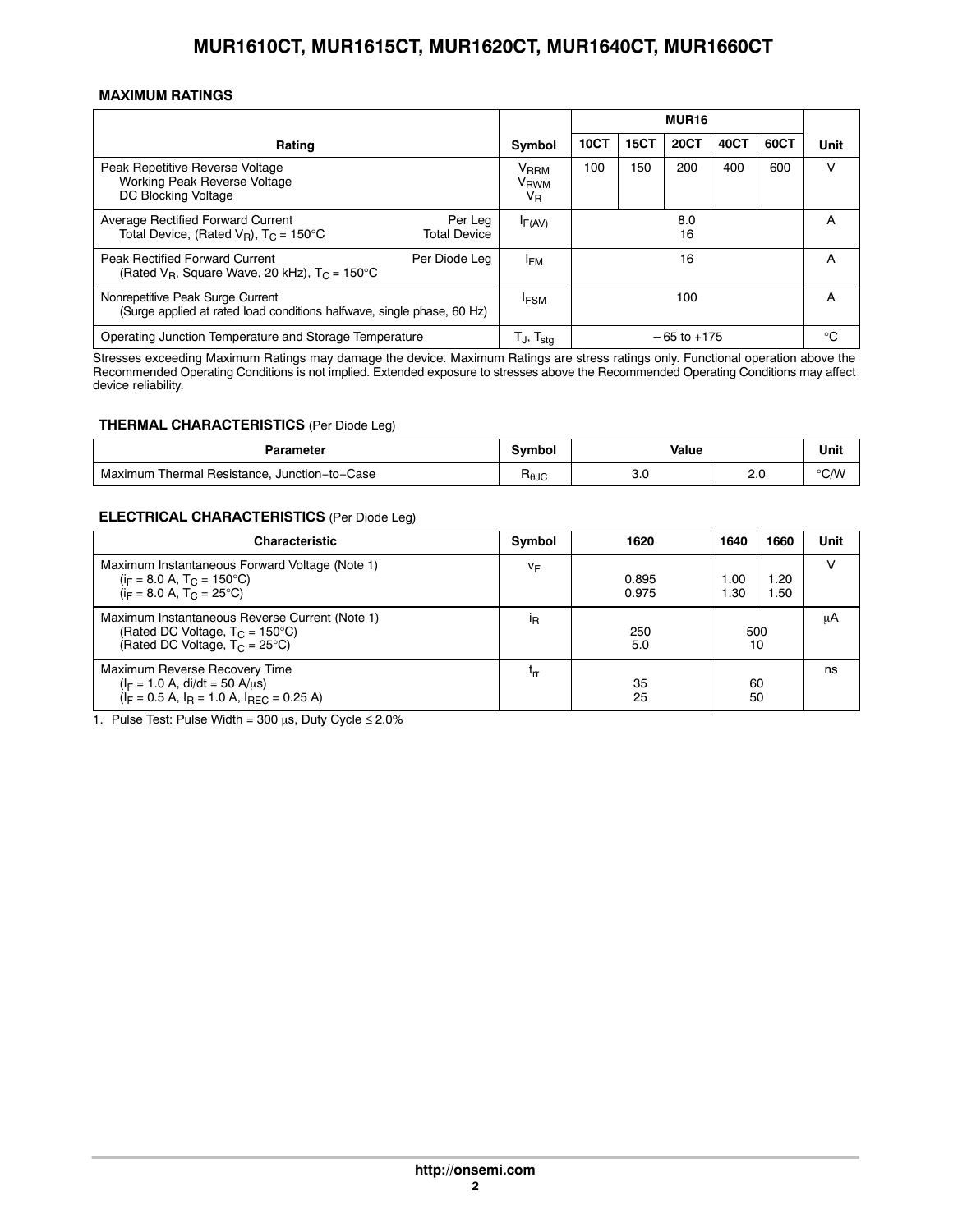

## **MUR1610CT, MUR1615CT, MUR1620CT**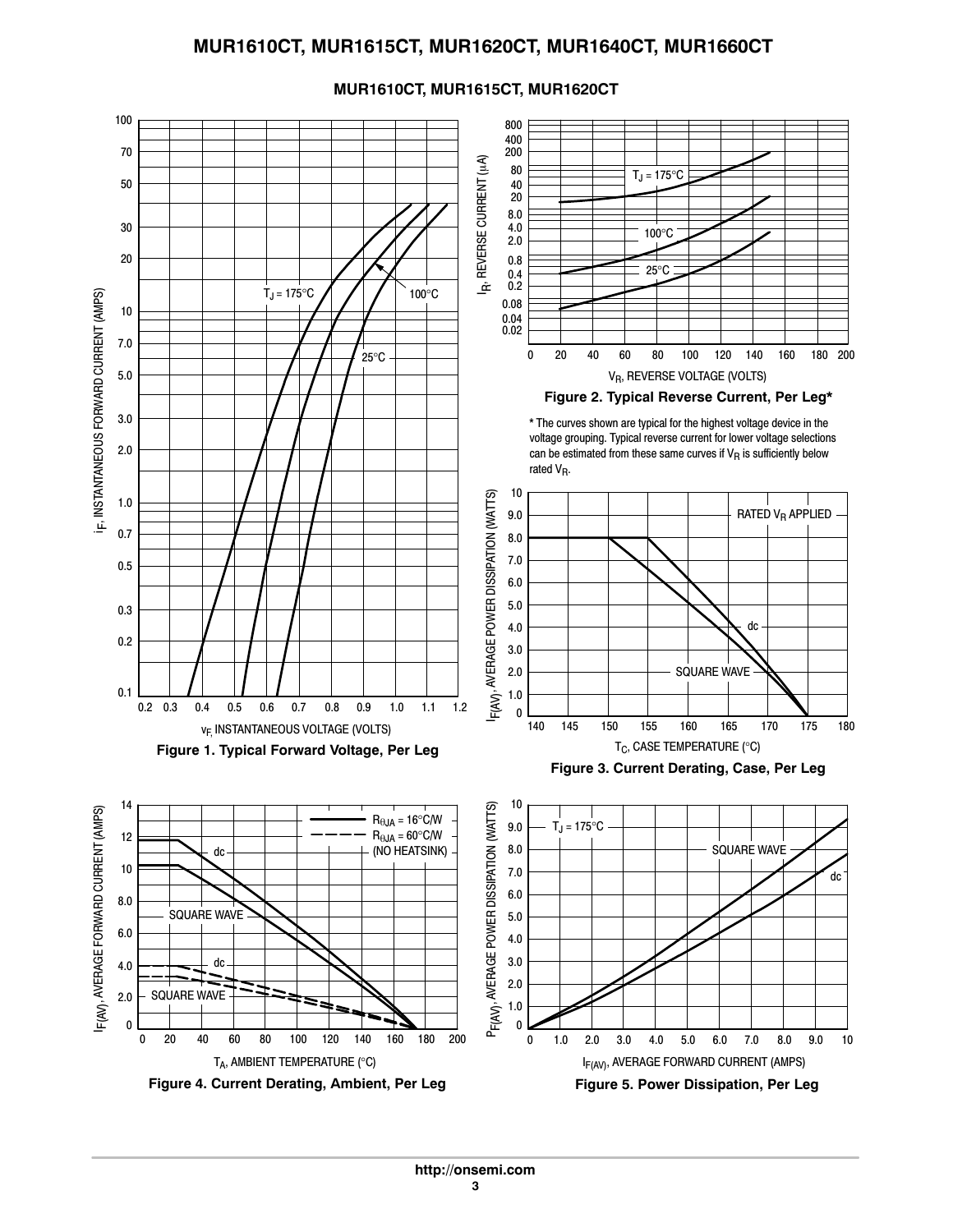

#### **MUR1640CT**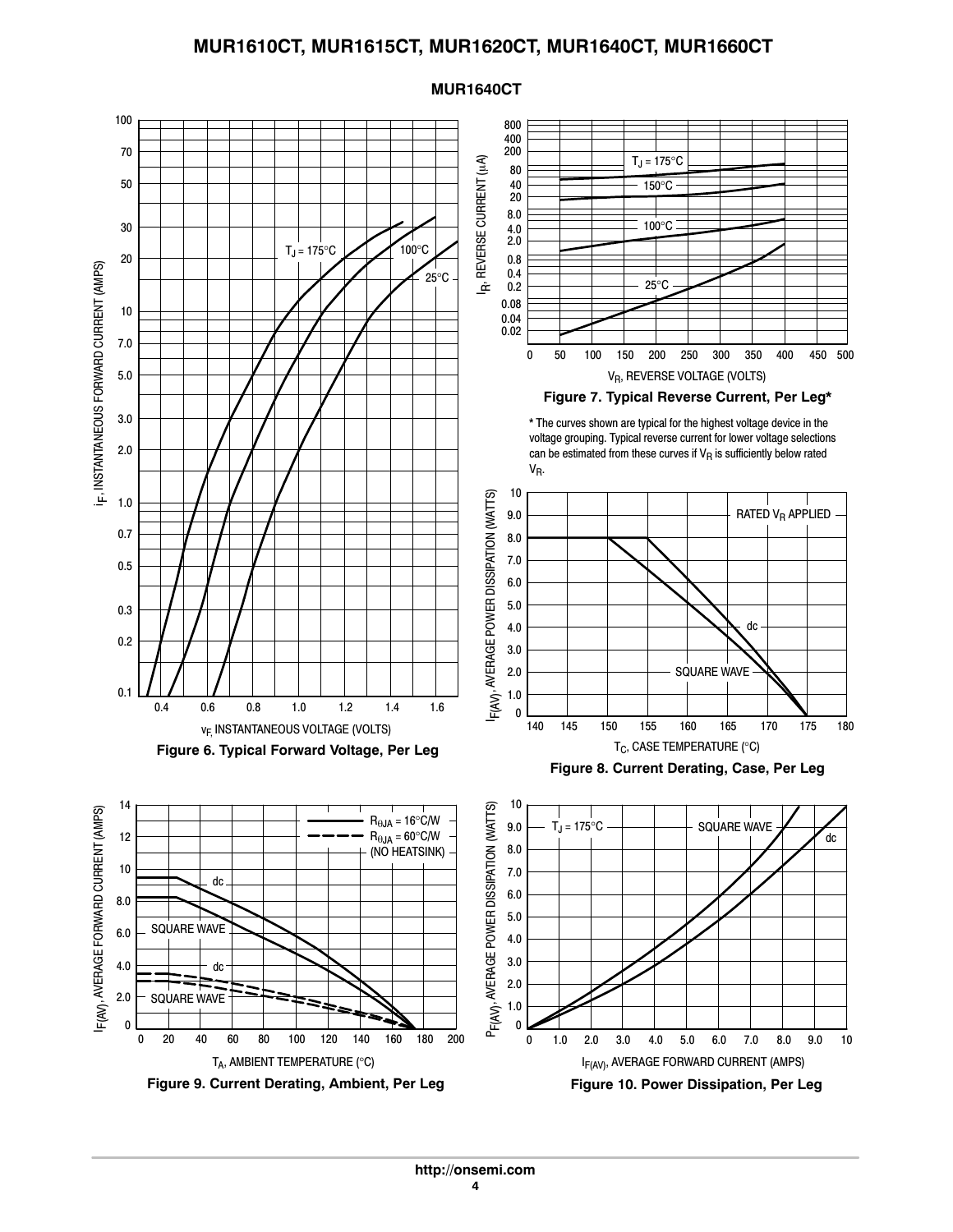

### **MUR1660CT**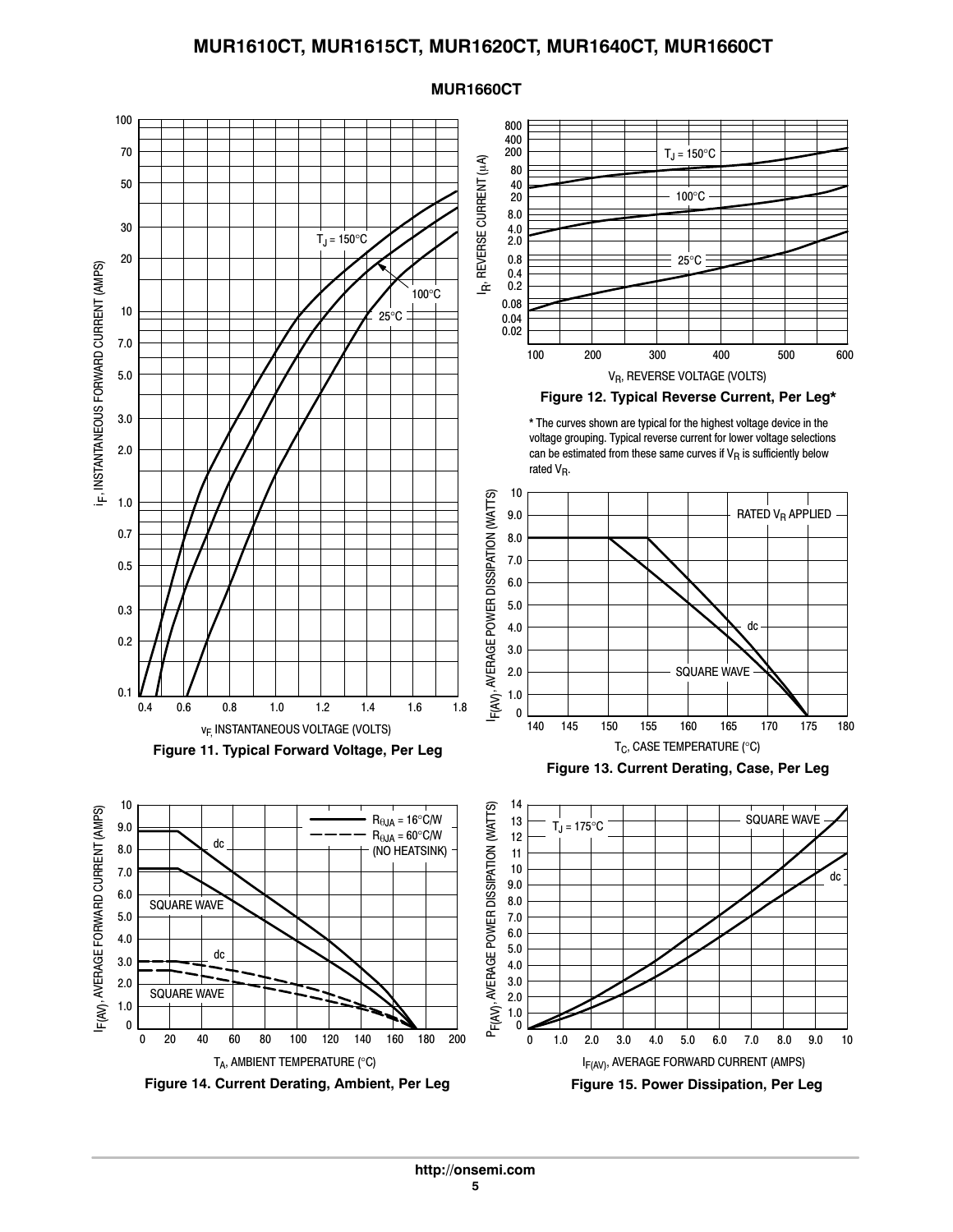<span id="page-5-0"></span>





**Figure 17. Typical Capacitance, Per Leg**

### **ORDERING INFORMATION**

| <b>Device</b>     | Package             | Shipping <sup>†</sup> |
|-------------------|---------------------|-----------------------|
| <b>MUR1610CT</b>  | TO-220              |                       |
| MUR1610CTG        | TO-220<br>(Pb-Free) |                       |
| <b>MUR1615CT</b>  | TO-220              |                       |
| <b>MUR1615CTG</b> | TO-220<br>(Pb-Free) |                       |
| <b>MUR1620CT</b>  | TO-220              |                       |
| <b>MUR1620CTG</b> | TO-220<br>(Pb-Free) | 50 Units / Rail       |
| <b>MUR1640CT</b>  | TO-220              |                       |
| MUR1640CTG        | TO-220<br>(Pb-Free) |                       |
| <b>MUR1660CT</b>  | TO-220              |                       |
| MUR1660CTG        | TO-220<br>(Pb-Free) |                       |

†For information on tape and reel specifications, including part orientation and tape sizes, please refer to our Tape and Reel Packaging Specifications Brochure, BRD8011/D.